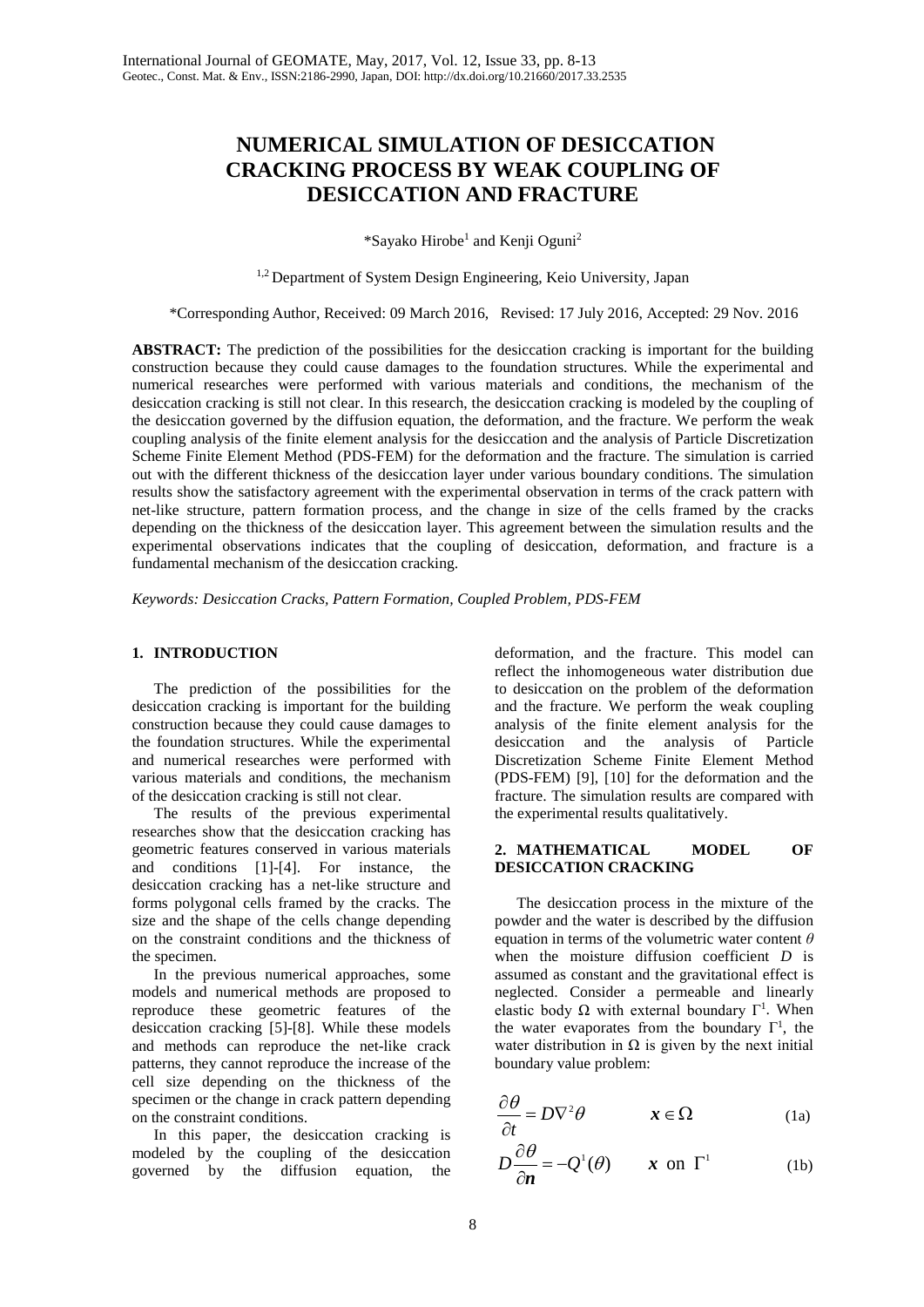$$
\theta(x,0) = \overline{\theta} \qquad x \in \Omega \qquad (1c)
$$

where  $Q^1(\theta)$  is a water flux due to the evaporation from the boundary  $\Gamma^1$  and  $\theta$  is a function of the position *x* and time *t* . Here, only the liquid water movement is considered.

For the coupling of the desiccation and the fracture, the effect of the cracks should be embedded in the desiccation problem. In this research, the crack surface  $\Gamma^2$  is considered as a newly created evaporation surface and a shield for the permeable flow. The evaporation from the crack surface  $\Gamma^2$  can be introduced as an additional Neumann boundary condition of the initial boundary value problem for the desiccation process Eq. (1):

$$
D\frac{\partial \theta}{\partial n} = -Q^2(\theta) \qquad x \text{ on } \Gamma^2 \tag{2}
$$

where  $Q^2(\theta)$  is a water flux from the crack surface  $Γ<sup>2</sup>$  due to the evaporation.

The shield for the permeable flow can be expressed as the elimination of the water flux normal to the crack surface  $\Gamma^2$ . The Darcy's low in the orthonormal coordinate system  ${e_i}$  is

$$
\mathbf{J} = -D\nabla\theta\tag{3}
$$

where  $J$  is a water flux vector in the coordinate system  ${e_i}$ . We define the orthonormal coordinate system {*ei'*} with *e3'* in the normal direction of the crack surface  $\Gamma^2$ . The projection of *J* on  $\Gamma^2$ (denoted as  $J^c$ ) in the coordinate system  $\{e_i\}$  is expressed as

$$
\boldsymbol{J}_i^c = \boldsymbol{T}_{ji} \boldsymbol{P}_{jk} \boldsymbol{T}_{kl} \boldsymbol{J}_l \tag{4}
$$

where the coordinate transform matrix  $T_{ij}$  and the projection matrix which eliminates the water flux normal to  $\Gamma^2$  are

$$
T_{ij} = \boldsymbol{e}'_i \cdot \boldsymbol{e}_j \tag{5}
$$

$$
P_{ij} = \begin{cases} 1 & \text{if } i = j = 1, 2 \\ 0 & \text{otherwise.} \end{cases}
$$
 (6)

The introduction of  $J^c$  in the place of  $J$ corresponds to the introduction of the anisotropic moisture diffusion coefficient in the initial boundary value problem Eq. (1) and the Neumann boundary condition Eq. (2) on the crack surfaces. We solve this initial boundary value problem for the water movement Eq. (1) with the Neumann boundary condition Eq. (2) on the crack surfaces by the ordinary FEM with the linear tetrahedral elements.

For the coupling of the desiccation and the deformation, the volume shrinkage corresponding to the change in the volumetric water content *θ* should be embedded in the deformation problem. The relationship between the change in volumetric water content  $\theta$  and the volumetric drying shrinkage strain <sup>ε</sup> *<sup>v</sup>* is

$$
\varepsilon^{v}(x,t) = \frac{1}{\alpha} \frac{\rho_{w}}{\rho_{d}} \{ \theta(x,0) - \theta(x,t) \}
$$
 (7)

where  $\alpha$  is a moisture shrinkage coefficient of the powder,  $\rho_w$  is a mass density of the water, and  $\rho_d$  is a dry bulk density of the powder. When  $\Omega$  is homogeneous and isotropic, the drying shrinkage strain  $\varepsilon_{ij}^s$  is

$$
\varepsilon_{ij}^s = \begin{cases} \frac{1}{3} \varepsilon^v & \text{if } i = j \\ 0 & \text{if } i \neq j. \end{cases}
$$
 (8)

In the case of the desiccation crack phenomenon, the total strain  $\varepsilon_{ii}$  can be divided into the elastic strain  $\varepsilon_{ij}^e$  and the drying shrinkage strain  $\varepsilon_{ij}^s$ . The shrinkage strain  $\varepsilon_{ij}^s$  does not contribute to the generation of the stress and the strain energy. Therefore, the stress-strain relationship and the strain energy I for the deformation problem become

$$
\sigma_{ij} = c_{ijkl} (\varepsilon_{kl} - \varepsilon_{kl}^s)
$$
 (9)

$$
\mathbf{I} = \int_{\Omega} \frac{1}{2} \Big( \varepsilon_{ij} - \varepsilon_{ij}^s \Big) c_{ijkl} \Big( \varepsilon_{kl} - \varepsilon_{kl}^s \Big) dV \tag{10}
$$

where  $\sigma_{ij}$  is a stress tensor and  $c_{ijkl}$  is an elastic tensor.

In this paper, the analysis of the deformation and the fracture is performed by PDS-FEM. For the evaluation of the functional I in Eq. (10), PDS-FEM applies the particle discretization for the field variables with a pair of the conjugate geometries; Voronoi tessellations  $\{\Phi^{\alpha}\}\$  and Delaunay tessellations  $\{\Psi^{\beta}\}\$ . The Delaunay tessellation is a tetrahedron on the three-dimensional problem. The detailed discretization scheme is shown in Oguni *et al.* [10]*.* Then, the discretized strain energy I is

$$
\hat{\mathbf{I}} = \sum_{\beta=1}^{M} \frac{1}{2} \Big( \varepsilon_{ij}^{\beta} - \varepsilon_{ij}^{s\beta} \Big) c_{ijkl}^{\beta} \Big( \varepsilon_{kl}^{\beta} - \varepsilon_{kl}^{s\beta} \Big) \Psi^{\beta} \qquad (11)
$$

where M is the number of Delaunay blocks and  $\Psi^{\beta}$ is the volume of the  $\beta$ -th Delaunay blocks. The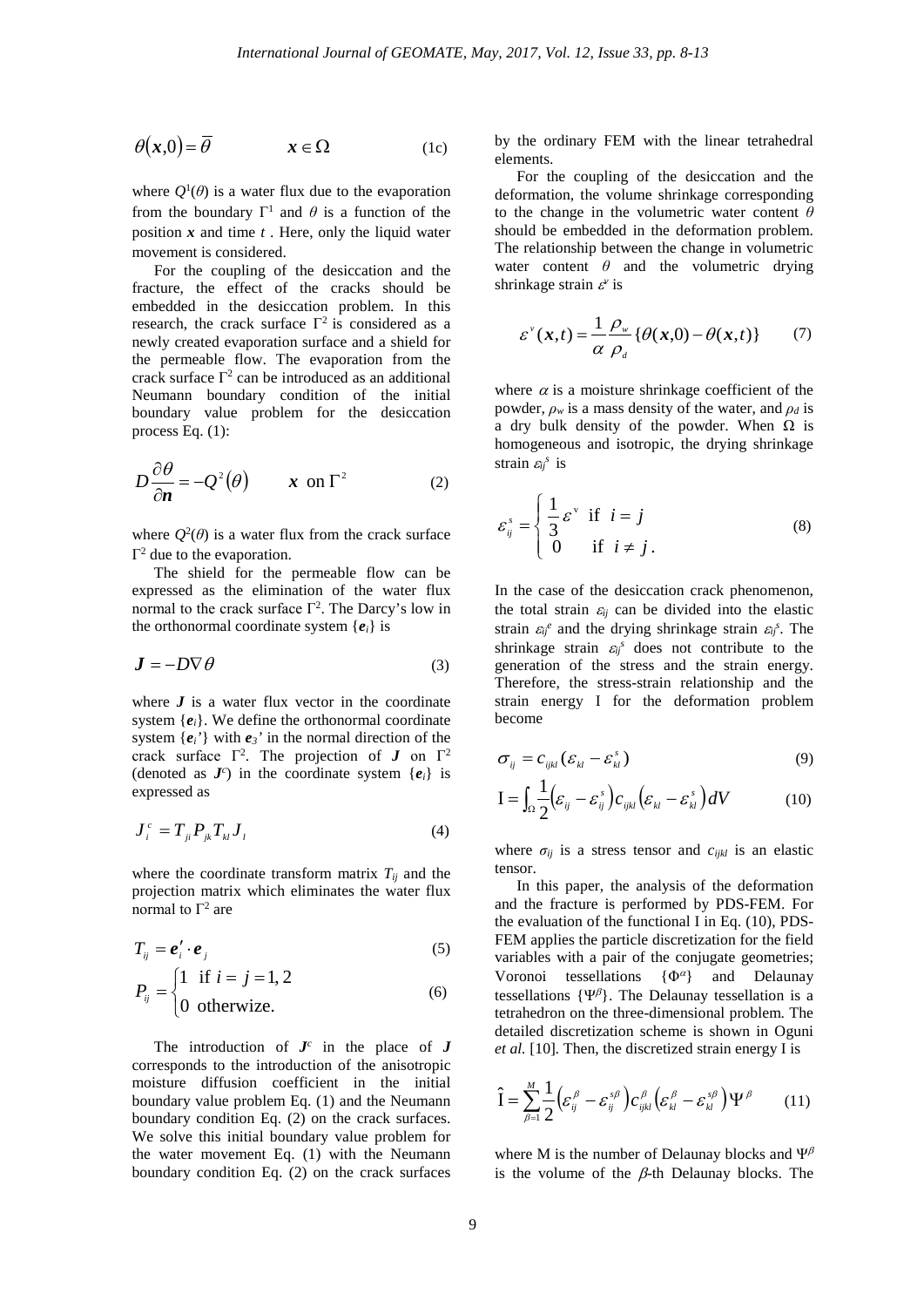displacement  $u_i^{\alpha}$  minimizing the discretized strain energy Eq. (11) is satisfying the equation of the force equilibrium:

$$
\sum_{\gamma=1}^{N} K_{ik}^{\alpha\gamma} u_k^{\gamma} = f_i^{\alpha} \tag{12}
$$

where

$$
K_{ik}^{\alpha\gamma} = \sum_{\beta=1}^{M} B_j^{\beta\alpha} c_{ijkl}^{\beta} B_l^{\beta\gamma} \Psi^{\beta}
$$
 (13)

$$
\varepsilon_{ij}^{\beta} = \sum_{\alpha=1}^{N} \frac{1}{2} (B_j^{\beta \alpha} u_i^{\alpha} + B_i^{\beta \alpha} u_j^{\alpha})
$$
 (14)

$$
f_{k}^{\alpha} = \sum_{\beta=1}^{M} \varepsilon_{ij}^{s\beta} \left( c_{ijkl}^{\beta} B_{l}^{\beta\alpha} \right) \Psi^{\beta}.
$$
 (15)

Here, N is the number of Volonoi blocks. Once the traction on the boundary of Voronoi blocks reaches to the tensile strength, the interaction between the Voronoi blocks is lost. This loss of the interaction is introduced by changing  $B_i^{\beta\alpha}$  (and thus stiffness matrix  $K_{ij}^{\beta\gamma}$ ).

# **3. NUMERICAL ANALYSIS**

We perform the weak coupling analysis of the finite element analysis for the desiccation and the analysis of PDS-FEM for the deformation and the fracture. The FEM analysis for the desiccation process is carried out with a constant time step ∆*t*=0.1 hour. Then, the analysis for the deformation and the fracture is performed by PDS-FEM at each time step. When the maximum traction among all elements reaches to the 97% of the tensile strength, the time step is reduced to ∆*t*=0.01 hour to capture the effect of the fracture surfaces on the desiccation and the deformation promptly.

#### **3.1 One-dimensional Crack Pattern**

In the case of the desiccation test on bars in Peron *et al.* [4], the mixture of water and clayey silt is shaped in a thin rectangular bar and the bar is dried on the plate. The bottom surface of the bar is constrained in the long side direction only by the notches on the plate. In this test, the cracks formed on the top surface are parallel to each other and normal to the long side.

In this paper, we perform the simulation to reproduce this experimental result. The model size and the parameters for the simulations are determined from the experiments of Peron *et al.* [4]; see Table 1. The water evaporates from the top surface and the sides of the model. The initial volumetric water content is 72.1% (constant) and the desiccation proceeds until the averaged volumetric water content reaches to the 32.4% (the averaged volumetric water content at which the crack propagation terminated in the desiccation test of Peron *et al.* [4]). The nodal displacement of the bottom surface of the model is constrained in the long side direction and the vertical direction. We prepared the finite element model with the unstructured mesh (the number of the elements is 56,597 and the number of nodes is 11,822).

Table 1 The model size and the parameters for the simulation of one-dimensional crack pattern

| Model size                                 | $300 \times 50 \times 12$ mm            |
|--------------------------------------------|-----------------------------------------|
| Soil dry density $\rho_d$                  | $2.77\times10^3$ kg/m <sup>2</sup> hour |
| Evaporation speed on $\Gamma$ <sup>1</sup> | $2.0\times10^{-4}$ m/hour               |
| Evaporation speed on $\Gamma^2$            | $1.0\times10^{-4}$ m/hour               |
| Moisture shrinkage<br>coefficient $\alpha$ | 0.64                                    |
| Moisture diffusion<br>coefficient D        | $3.6\times10^{-6}$ m <sup>2</sup> /hour |
| Poisson's ratio                            | 0.3                                     |
| Young's modulus                            | 5.0 MPa                                 |
| Tensile strength                           | 0.45 MPa                                |



Fig. 1 Simulation result of the one-dimensional crack pattern

The simulation result (Fig. 1) shows the final crack pattern formed in the analysis model. The all cracks are parallel to each other and normal to the long side. The geometric feature of the cracks and the number of cracks formed on the top surface of the analysis model coincide with the experimental observation of Peron *et al.* [4].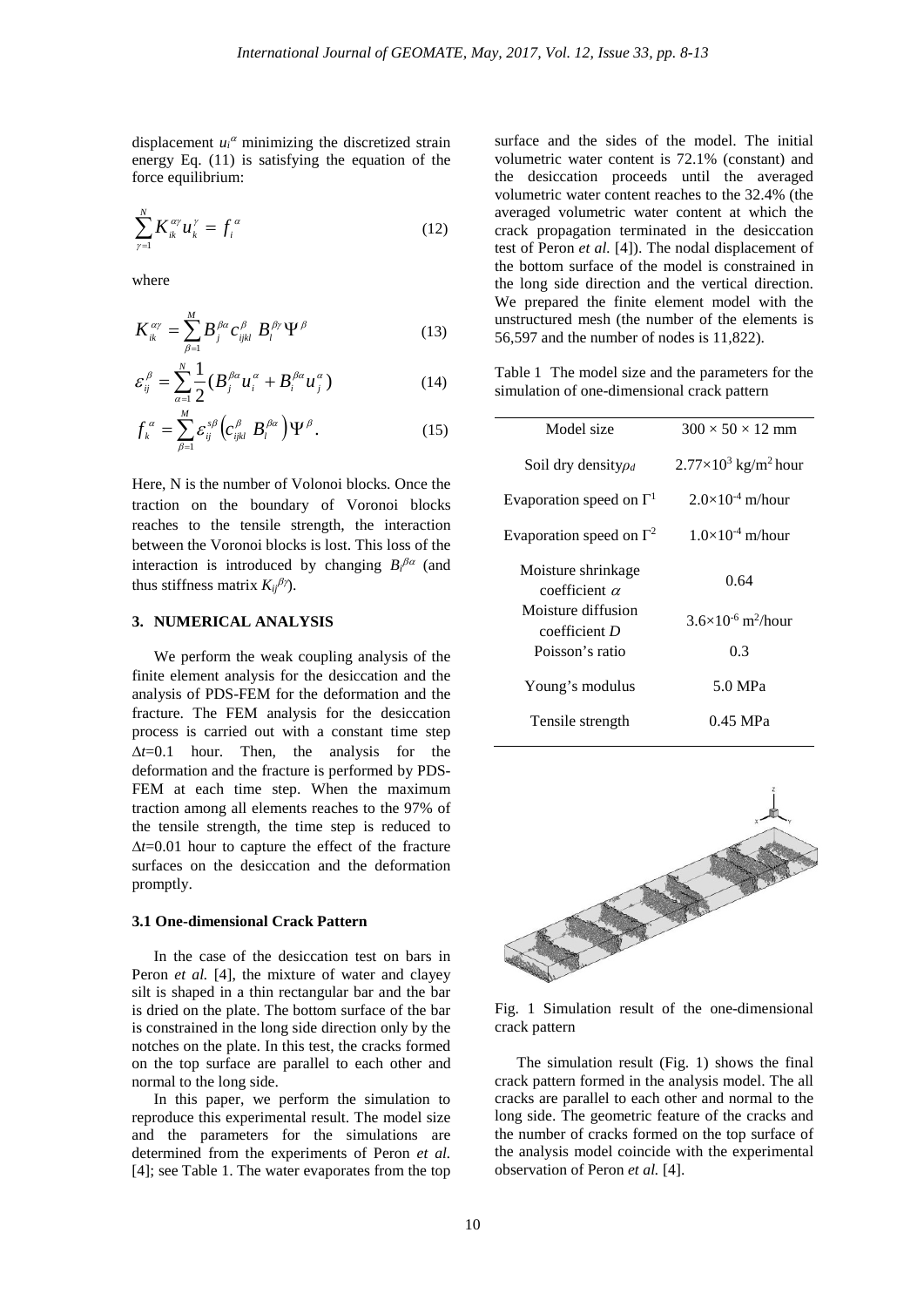# **3.2 Two-dimensional Crack Pattern**

#### *3.2.1 Drying tests for the comparison with simulation results of two-dimensional crack pattern*

We perform the drying tests of calcium carbonate slurry to observe the crack patterns corresponding to the thickness of the specimen and to measure the parameters for the simulation of two-dimensional crack pattern. The calcium carbonate slurry was prepared at volumetric water content 72%. The slurry was poured into the rectangular acrylic container (100×100×50 mm). The thickness of the specimen was set as 5 mm, 10 mm, 20 mm, and 30 mm. The slurry was dried in the air (20 $\degree$ C temperature and at 50 % relative humidity) until the specimen dried out completely.



Fig.2 Final crack pattern on the top surface of the specimen formed in the drying tests. (a) 5 mm, (b) 10 mm, (c) 20 mm, and (d) 30 mm

The excessive water layer disappeared at the volumetric water content 56.0% and the crack initiated at the volumetric water content 22.4%. The crack propagation terminated at the volumetric water content 20.4%. Figure2 shows the final crack patterns on the top surface of the specimen with different thickness. The cracks with net-like structure form the polygonal cells framed by the cracks and the averaged size of the cells increases with the increase of the specimen thickness. As shown in Fig. 3, in the crack pattern formation process, some long cracks initiate on the edge of the specimen and traverse the specimen at the initial stage of the desiccation cracking. Then, relatively short cracks appear to tessellate the lager cells. These cracks often branch and terminate when they meet the existing cracks.



Fig.3 Crack propagation process of the drying test in the case of 10 mm thickness

# *3.2.2 The simulation of two-dimensional crack pattern*

We perform the simulation to reproduce the two-dimensional crack pattern observed in the drying test of calcium carbonate slurry. The width and the height of the model is set as 100 mm and the depth was set as 5 mm, 10 mm, 20 mm, and 30 mm. The parameters for the simulation of twodimensional crack pattern are shown in Table 2. The water evaporates from the top surface of the model and the nodal displacement on the sides and bottom surface of the model is constrained. The initial volumetric water content is 56.0% (constant) and the desiccation proceeds until the averaged volumetric water content reaches to the 20.4%. We prepared the finite element model with the unstructured mesh; the mesh sizes are shown in Table 3.

The final crack pattern on the top surface model with different thickness is shown in Fig.4. The cracks have a net-like structure and form polygonal cells. The cell sizes are almost constant on each thickness and the averaged cell size increases with the increase of the model thickness. These geometric features of the crack patterns and the increasing tendency of the averaged cell size qualitatively coincide with the observation of the drying experiments of the calcium carbonate slurry shown in Fig.2. In the crack pattern formation process, some long cracks extend traversing the top surface. Then, relatively short cracks propagate to tessellate the lager cells. This hierarchical sequence of the cell formation can be also observed in the drying tests of calcium carbonate slurry.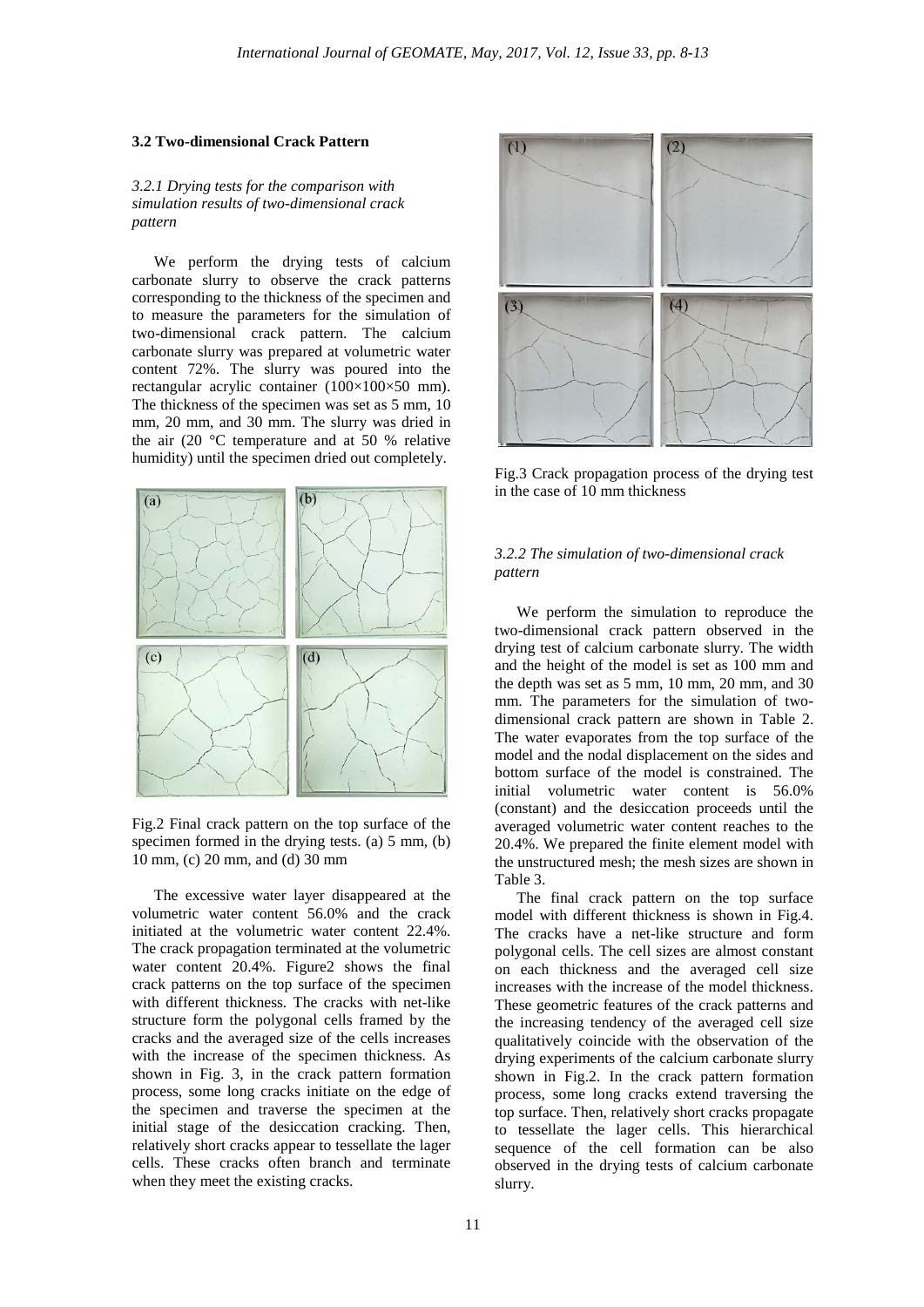| Soil dry density $\rho_d$                                                                              | $800 \text{ kg/m}^2$ hour               |
|--------------------------------------------------------------------------------------------------------|-----------------------------------------|
| Evaporation speed on $\Gamma$ <sup>1</sup>                                                             | $8.8\times10^{-5}$ m/hour               |
| Evaporation speed on $\Gamma^2$                                                                        | $1.0\times10^{-5}$ m/hour               |
| Moisture shrinkage<br>coefficient $\alpha$<br>Moisture diffusion<br>$coefficient$ D<br>Poisson's ratio | 0.69                                    |
|                                                                                                        | $3.6\times10^{-6}$ m <sup>2</sup> /hour |
|                                                                                                        | 0.3                                     |
| Young's modulus                                                                                        | 5.0 MPa                                 |
| Tensile strength                                                                                       | 1.6 MPa                                 |

Table 2 The parameters for the simulation of twodimensional crack pattern

Table 3 The mesh sizes for the simulation of twodimensional crack pattern

| model size                 | number of | number of |
|----------------------------|-----------|-----------|
| [mm]                       | nodes     | elements  |
| $100\times100\times5$      | 253,930   | 50,355    |
| $100 \times 100 \times 10$ | 278,337   | 51,726    |
| $100\times100\times20$     | 309,509   | 55,304    |
| $100\times100\times30$     | 347,551   | 61,146    |



Fig.4 The final crack pattern on the top surface of the specimen formed in the simulation. (a) 5mm, (b) 10mm, (c) 20mm, and (d) 30mm



Fig.5 The crack propagation process of the drying test in the case of 10 mm thickness

## **4. CONCLUSION**

In this paper, the coupling model of desiccation, deformation, and fracture is proposed. The simulation for the one-dimensional crack pattern and two-dimensional crack pattern is performed based on this model and the results of the simulation of the two-dimensional crack pattern are compared with the results of the drying test of calcium carbonate slurry. The simulation results show the satisfactory agreement with the experimental observation in terms of the crack pattern with net-like structure, pattern formation process, and the change in the size of the cells framed by the cracks depending on the thickness of the desiccation layer. This agreement between the simulation results and the experimental observations indicates that the coupling of desiccation, deformation, and fracture is a fundamental mechanism of the desiccation cracking.

## **5. REFERENCES**

- [1] A. Groisman and E. Kaplan, "An experimental study of cracking induced by desiccation", Europhysics. Letters. Vol. 25, 2006, pp. 415- 420.
- [2] H. Nahlawi and J.K. Kodikara, "Laboratory experiments on desiccation cracking of thin soil layers", Geotechnical and Geological Engineering. Vol. 24, 2006, pp. 1641-1664.
- [3] H.J. Vogel, H. Hoffmann, A. Leopold and K. Roth, "Studies of crack dynamics in clay soil II. A physically based model for crack